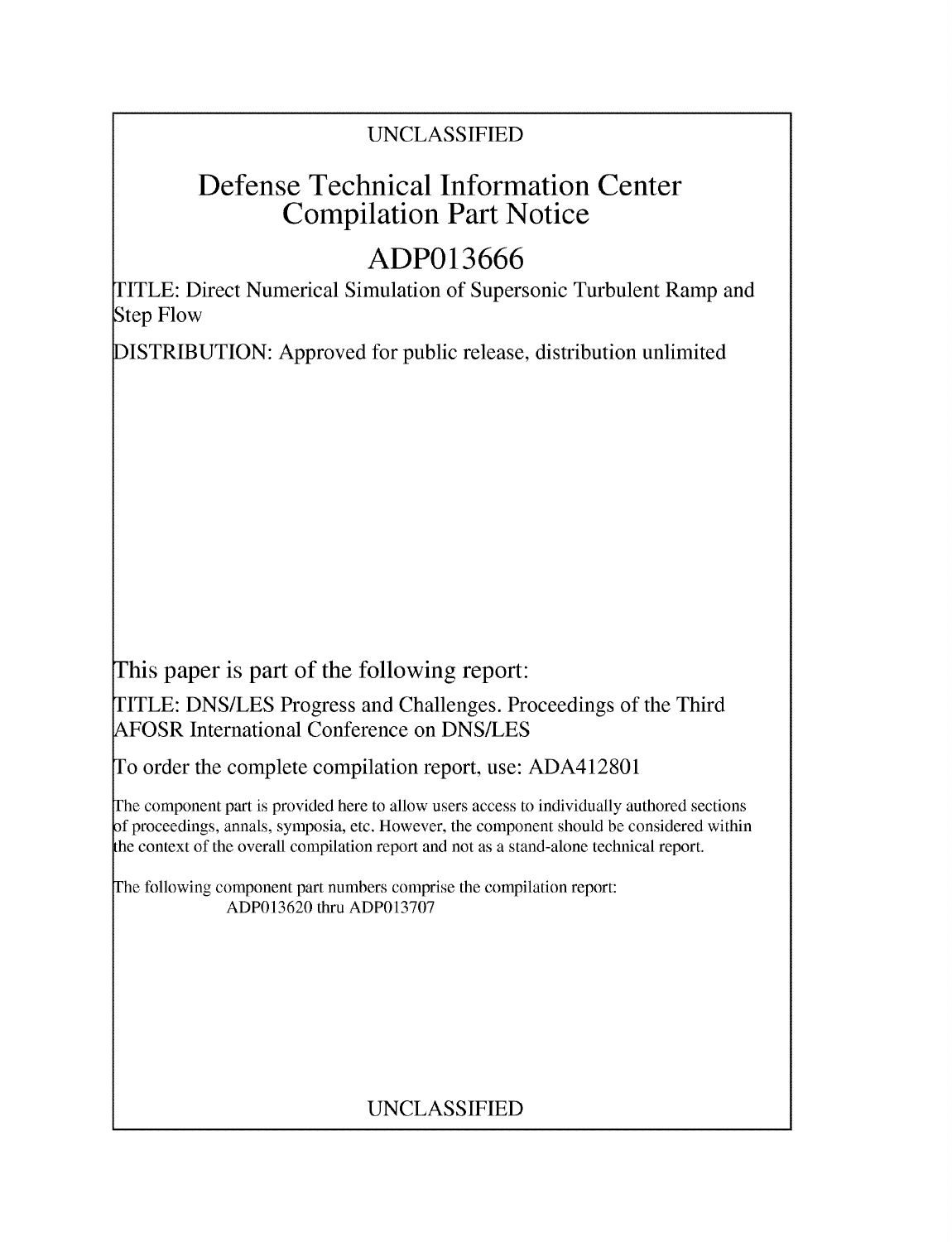### **DIRECT NUMERICAL SIMULATION OF SUPERSONIC .TURBULENT RAMP AND STEP FLOW**

I. KLUTCHNIKOV AND J. BALLMANN

*Mechanics Department RWTH Aachen, University of Technology D-52062 Aachen, Germany*

#### **Abstract**

Direct numerical simulations of compressible fluid flow are performed for subsonic and supersonic channel flow with two symmetrically backward facing steps and for a supersonic compression ramp flow field. Spatial derivatives are represented by a central scheme of high order difference operators  $(N=2,4,6,8,...)$  that is used together with artificial dissipation of order N. A two-step Richtmyer scheme is employed for time integration. In regions with steep gradients flux-corrected transport (FCT) according to Boris and Book is applied. Preliminary results are presented for Mach number 1.5 in case of the channel flow and further results for Mach number 2.84 in case of the ramp with a ramp angle of 24 degrees.

#### 1. Introduction

The Reynolds Averaged Navier-Stokes equations (RANS) are often used in connection with various turbulence models to model technical problems of compressible fluid flow, e.g. [1]. But the aptitude of a particular turbulence model for the problem to solve is generally not known beforehand and may even be unsatisfactory. On the other hand, the rapidly growing computer resources offer a promising future to physically more realistic mathematical models like Large-Eddy Simulation (LES) and Direct Numerical Simulation (DNS), see for example [2][3]. Both methods require high order discretization with special treatment of shocks or steep gradients. While LES still needs some modeling to account for the spatially underresolved stresses, DNS should be apt to resolve all turbulent scales without the support of any empirical turbulence modeling. While the method in [3] employs alternating upwinding using compact differences, the method applied in this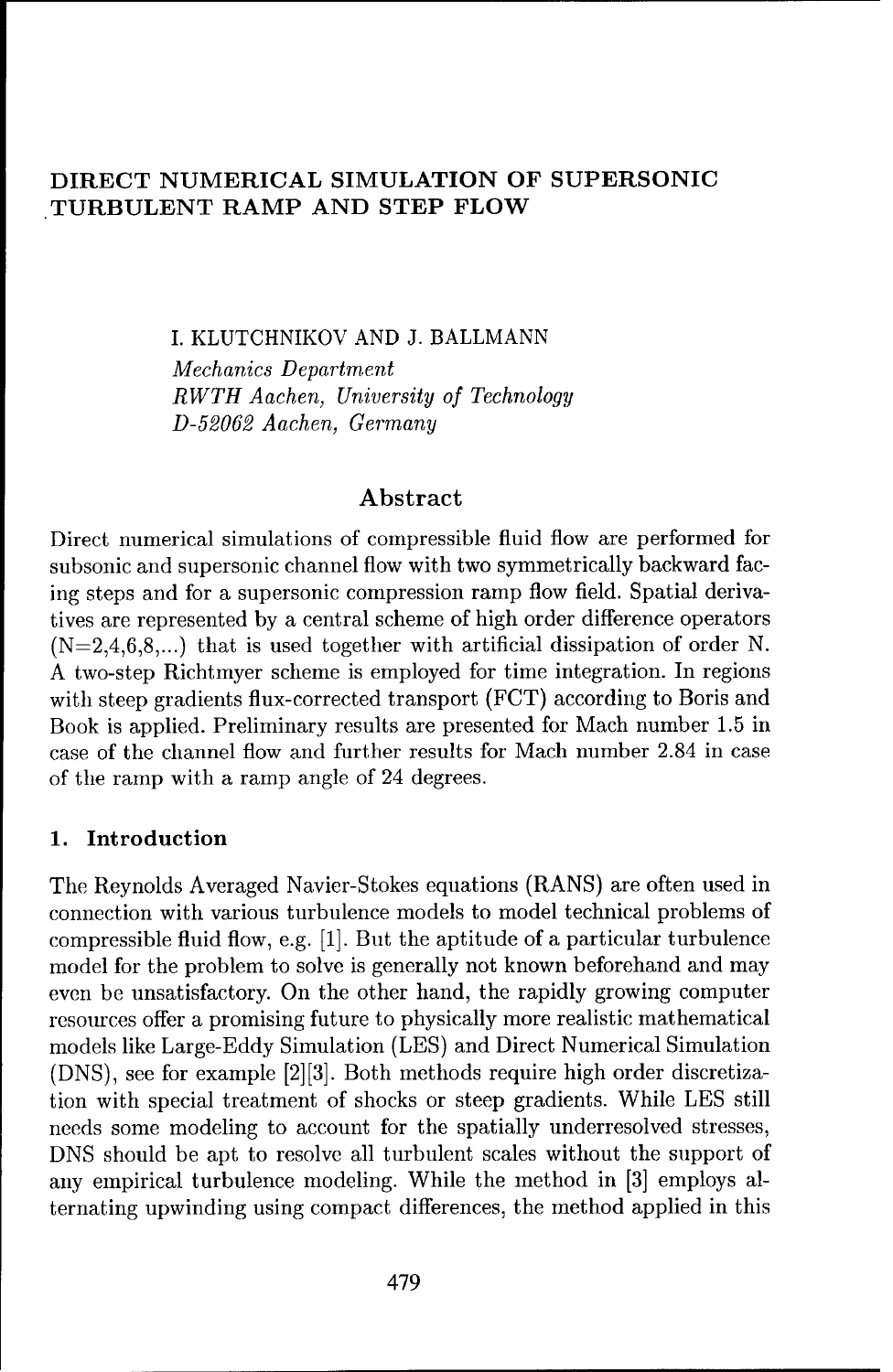#### 480 I. KLUTCHNIKOV AND J. BALLMANN

paper is based on central high order numerical operators for interpolation and approximation in space in conjunction with a two-step Richtmyer scheme. The method represents an extension of the concept proposed in [4] for the Burgers' equation and the Euler equations to the system of the Navier-Stokes equations for heat conducting compressible fluid flow [5]. Flux-Corrected Transport (FCT) according to Boris and Book has been implemented to account for steep gradients, e.g. in the presence of shocks.

#### 2. Numerical Method

#### 2.1. INTERIOR POINTS OF THE SOLUTION DOMAIN

Denoting by *U* the set of conserved variables  $\rho$ ,  $\rho u$ ,  $\rho v$ ,  $\rho w$ ,  $\rho e_{total}$  and by  $F<sup>c</sup>$  the fluxes corresponding to the inviscid and by  $F<sup>d</sup>$  the dissipative part of the fluxes and leaving out body forces and body energy supply the system of Navier-Stokes equations reads

$$
U_{,t} + \sum_{r=1}^{3} F_r^c = \sum_{r=1}^{3} F_r^d
$$
 (1)

The equations are integrated with respect to time employing a second order Richtmyer scheme. Space discretization is performed with central high order numerical operators [4][5]. The numerical scheme requires artificial dissipation of the highest order of the scheme for numerical stability in the sense of von Neumann [5]. Using lower index  $i<sub>r</sub>$  for discretization in the space directions  $r, r = 1, 2, 3$  and upper index *n* for time stepping the set of discretized equations reads

$$
U_{i_{r}+1/2}^{n+1/2} = L_r U_{i_{r}+1/2}^n - 0.5\lambda_r A_{ri_{r}+1/2}^n R_r U_{i_{r}+1/2}^n
$$
  
\n
$$
U_{\bullet}^{n+1} = U_{\bullet}^n - \sum_{r=1}^3 \lambda_r \{ (F_{ri_{r}+1/2}^{cn+1/2} - F_{ri_{r}-1/2}^{cn+1/2})
$$
  
\n+  $(F_{ri_{r}+1/2}^{dn} - F_{ri_{r}-1/2}^{dn}) - (S_r U_{i_{r}+1/2}^n - S_r U_{i_{r}-1/2}^n) \}$   
\n
$$
i_r = \{i, j, k\} , \Delta t / \Delta x_r =: \lambda_r , r = 1, 2, 3
$$
 (2)

Therein  $L_r$ ,  $R_r$ ,  $S_r$  represent the aforementioned high order operators,  $L_r$ serving for interpolation,  $R_r$  for approximation and  $S_r$  for artificial dissipation.  $A_r$  is the Jacobian. With coefficients  $a_m$  in  $L_r$ ,  $b_m$  in  $R_r$ , and  $d_m$ in *S,* the operators of order N are defined as follows,

$$
L_r U_{i_r+1/2} = \sum_{m=1}^{N/2} (-1)^{m+1} a_m (U_{i_r+m} + U_{i_r-m+1}),
$$
 (3)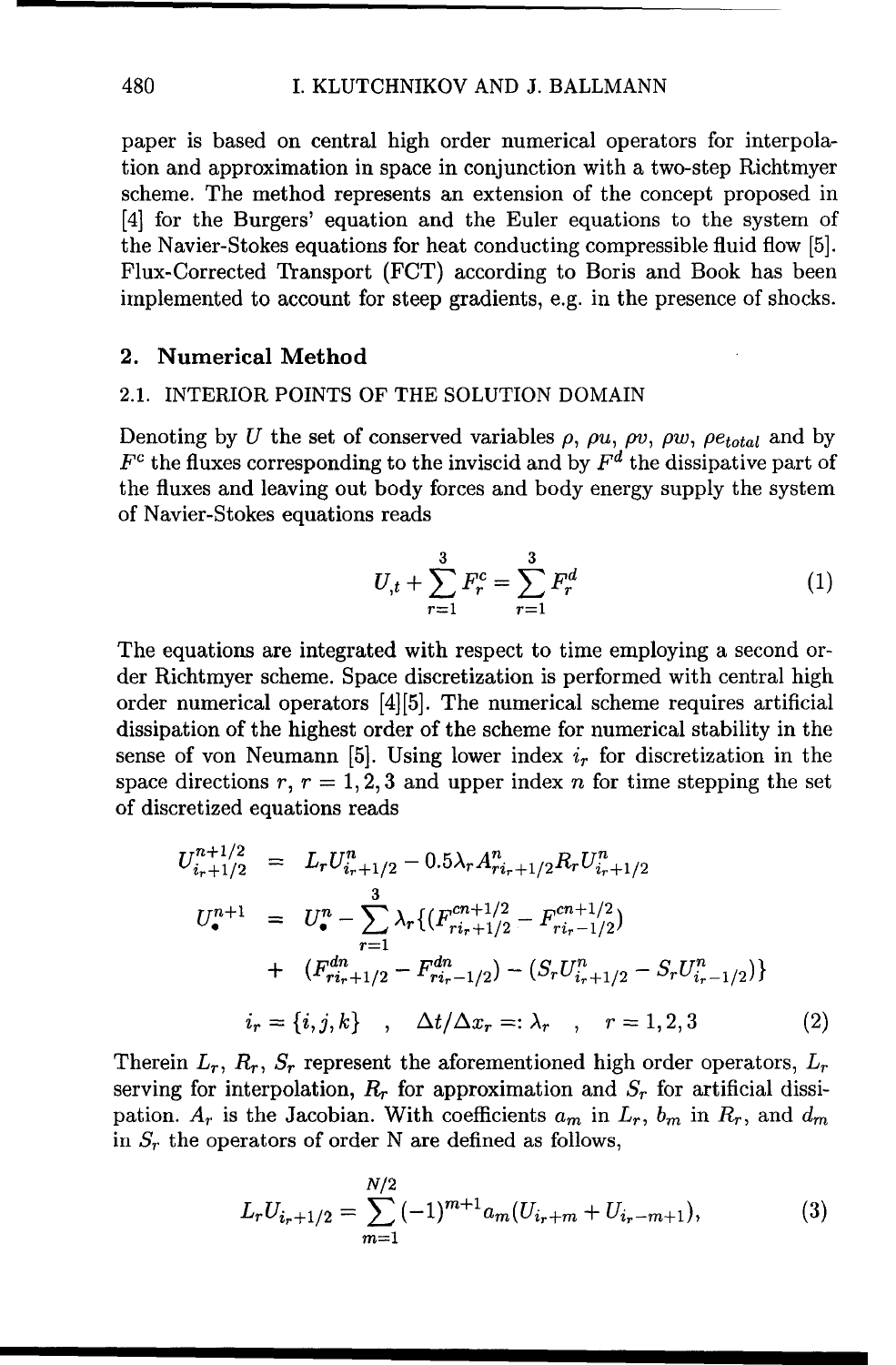$$
R_r U_{i_r+1/2} = \sum_{m=1}^{N/2} (-1)^{m+1} b_m (U_{i_r+m} - U_{i_r-m+1}), \qquad (4)
$$

$$
S_r U_{i_r+1/2} = \alpha_{i_r+1/2} \sum_{m=1}^{N/2} (-1)^{m+1} d_m (U_{i_r+m} + U_{i_r-m+1}), \tag{5}
$$

with  $\alpha_{i+1/2}$  a prescribed factor for each cell index. The expression for the artificial dissipation of order N is

$$
-\alpha \frac{\partial^N U}{\partial x_r^N} \Delta x_r^N = -(S_r U_{i_r+1/2} - S_r U_{i_r-1/2}) \Delta x_r^{-1},\tag{6}
$$

with  $\alpha$  a number to be chosen. Optionally, in domains with steep gradients FCT is applied in a self-controlled fashion with the following expressions for the anti-diffusive flux (index ad) and the corrected flux (index cor)

$$
F_{ri_r+1/2}^{c(ad)} = F_{ri_r+1/2}^{c(h)n+1/2} - F_{ri_r+1/2}^{c(l)n+1/2}, \quad F_{ri_r+1/2}^{c(cor)n+1/2} = c_{i+1/2} F_{ri_r+1/2}^{c(ad)}.
$$
 (7)

The coefficients  $a_m, b_m$  and  $d_m$  in Eq. (3), (4), and (5) are depending on the order N which is chosen for the solution [4][5].

#### 2.2. BOUNDARY POINTS

At solid walls the no slip condition is prescribed and walls are assumed thermally adiabatical. The central scheme of order N makes use of N/2 fictitious points by mirror principle. For solution points at artificial boundaries marking the boundary of the computational domain, e.g. at inflow and outflow, also N/2 fictitious points are needed. Different conditions are to be distinguished in the fictitious points there for subsonic and supersonic flow. For subsonic inflow and outflow part of the values in the fictitious points are set using Riemann invariants according to a concept of local simple waves in the sense of gasdynamics while the other part of the values are extrapolated. This way non-physical reflections from the artificial boundary are mostly suppressed.

#### 2.3. APPLICATION PROCEDURE AND VALIDATION

The examples we discuss in this paper would represent two-dimensional flow fields in case of laminar flow. The calculation starts as for laminar flow. On the inflow boundary at a wall a starting boundary layer with parabolic velocity profile is prescribed which may become later on changed as part of the solution because of locally subsonic inflow. At walls the correct boundary conditions are introduced from the first iteration step.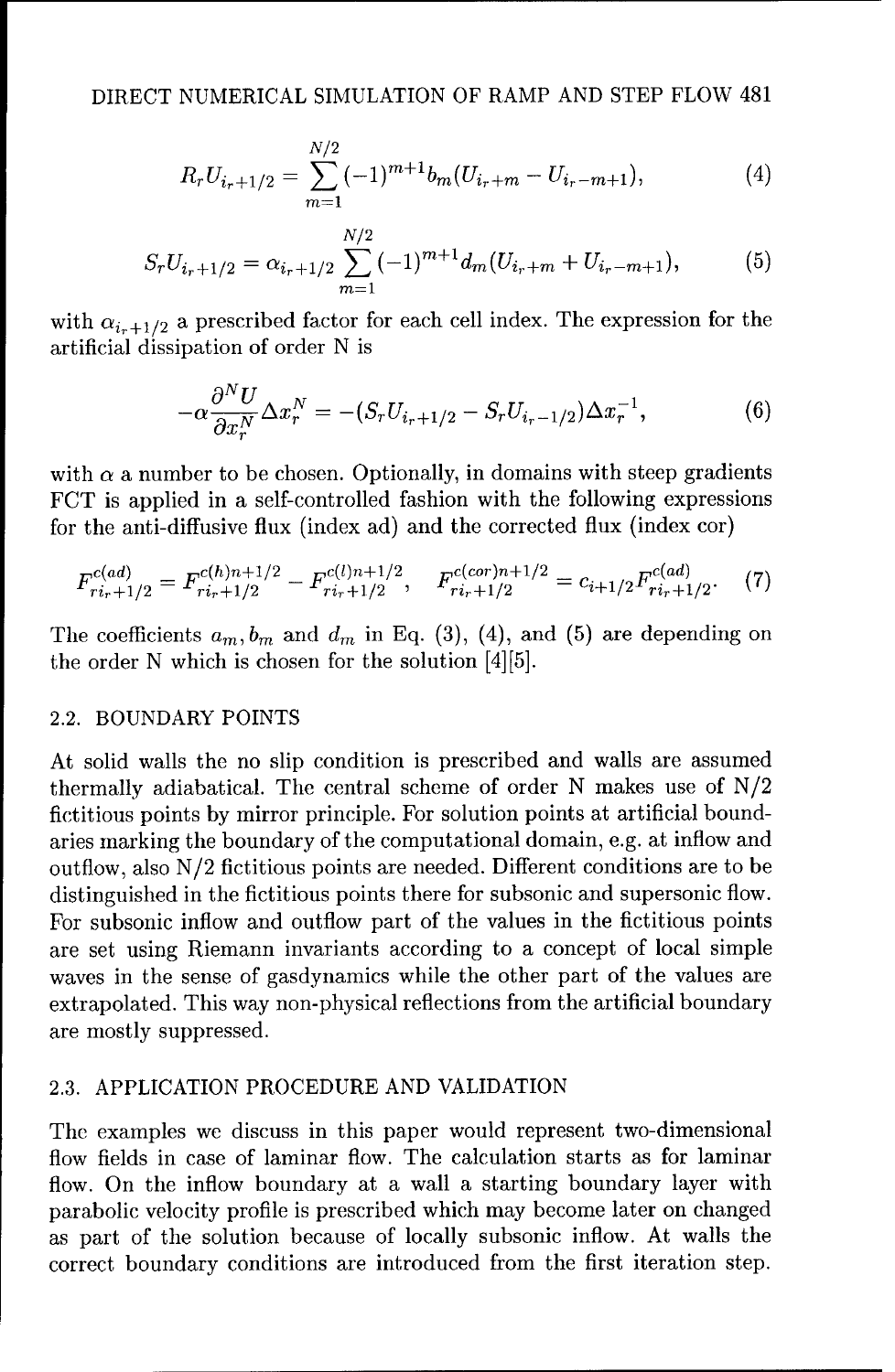First, some thousands of time steps of the solution are performed for twodimensional flow. Then during a certain number of time steps a disturbance consisting of two additional velocity components in the cross-plane of the main flow direction is superposed to the boundary condition at the entrance of the solution domain which makes the flow three-dimensional. Thereafter this disturbance is removed.

Numerous and extended validation tests which are not presented in the paper have been conducted for the method [5][11], e.g. comparison was made with analytical solutions of the Burgers' equation, of the **1D** Riemann problem for the Euler equations, and of the mean velocity distributions in the viscous layer and the logarithmic layer from turbulent boundary layer theory. Results for compressible flow at Mach number M=0.2 in a straight channel at Reynolds number Re=1750 have been compared with DNS results  $[6][7]$  and experimental results at comparable Reynolds numbers  $[8][9]$ . Numerical results for a Mach 0.2 flow with Re=2600 through a channel with a backward facing step were compared with experimentally determined values [10] including the Reynolds stresses at different positions behind the step  $[5][11]$ . A kind of self-validation is the check of asymptotic convergence with increasing the order N first and then refining the grid. This has been done e.g. in [11] for the flow through a channel with a straight axis and a symmetric jump of the channel height from h on the upstream side to 3h on the downstream side. Data for Mach and Reynolds numbers were  $M=0.6$ and Re $=10^4$ . Asymptotic convergence was found for N=8.

#### **3.** Simulations of Supersonic Flow Fields

A Mach 1.5 flow through the aforementioned channel with two symmetrical backwards facing steps has been simulated. Static pressure in the flow just before and just behind the steps has the same value **p=l.** The Reynolds number based on the step height h is  $Re=10<sup>4</sup>$ . The length of the solution domain from the steps to the outflow end is 16h. Number of grid cells in this domain is 256x61x41. Flow is from left to right. Computation is started with given supersonic inflow upstream of the steps including a boundary layer of thickness 0.15h at the upper and lower wall with a parabolic velocity profile. In Fig.(1) results of the density distribution are shown for orders from  $N=2$  up to  $N=16$  for the same physical time  $t=20$  which means 20000 time steps. The flow field is not yet fully established. Comparing the contour lines for the different orders one recognizes that contrary to the subsonic  $M=0.6$  case the order  $N=8$  seems not sufficient for asymptotic convergence. Before the order step from  $N=14$  to 16 the solution exhibits decreasing but still remarkable changes with increasing order. The long time simulation was then conducted with order 16. In Fig.(2) some results obtained so far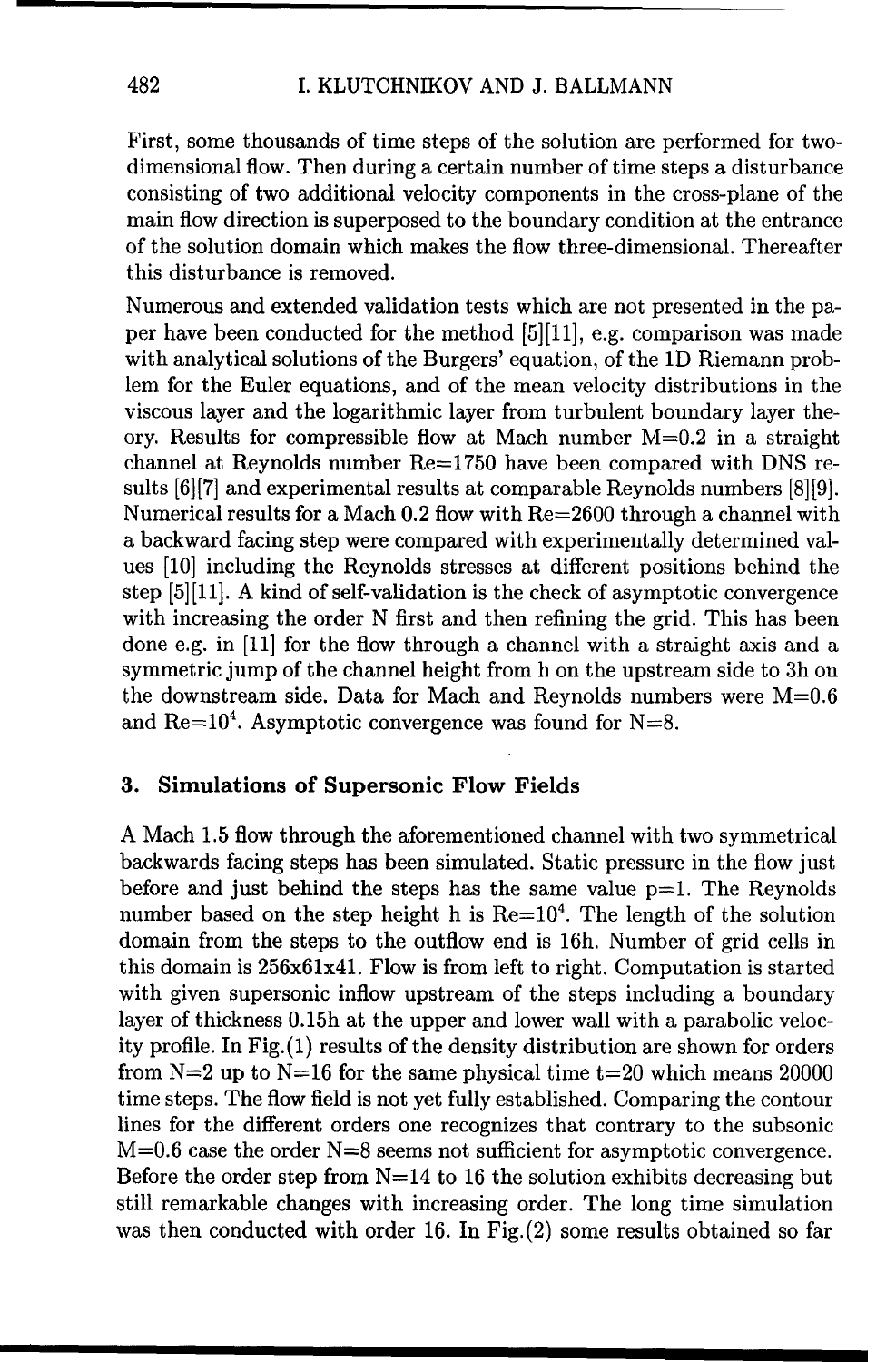#### DIRECT NUMERICAL SIMULATION OF RAMP AND STEP FLOW 483

are presented. The instantaneous contour lines of Mach number, pressure and density distributions for  $t=70$  show on the inflow side the typical jet behavior for the case of adapted pressure. Then the jet becomes declining more and more, exhibiting vortical structures, local supersonic pockets at vortices and shocklets. The ranges of Mach number are from M=0.1 to  $M=2.8$  and of pressure and density from  $p=0.3$  to  $p=2.3$  and  $p=0.4$  to 1.7, respectively. Pressure fluctuations for the time interval from  $t=40$  to  $t=100$ have been recorded in points  $P_1: x_1 = 3h, x_1 = 2h, x_3 = 0$  and  $P_2: x_1 = 15h,$  $x_2 = 2h$ ,  $x_3 = 0$ . The graphs and frequency spectra do not yet represent fully developed turbulent flow. It seems that the computational domain is not long enough to observe the full transition region. Further investigations are necessary. As a second example the supersonic flow over a  $24^{\circ}$ ramp is revisited [11] Mach number and Reynolds number are M=2.84 and  $Re=10^7$ . According to experiments by Settles [12][13]. results are depicted in Fig.(3). The length of the separation zone is reproduced fairly well by the simulation, and the three-dimensional character of the flow is obvious. The pressure signature in the middle of the corner line is within a range of  $p=1.9$  to  $p=3.3$ . The mean pressure is overpredicted in the separation zone but fits fairly well the experimental values outside. The skin friction coefficient fits best the earlier experimental values found by Settles [12] That agrees with recent results [2].

#### References

- 1. Rodi W., Mansour N.N. (1993) Low Reynolds number k-e modeling with the aid of direct simulation data, *J. Fluid Mech. 250,* pp. 509-529
- 2. Rizzetta, D.P. and Visbal, MR. (2001) Large-Eddy Simulation of Supersonic Compression-Ramp Flows, *AIAA paper 2001-2858*
- 3. Fezer A., Kloker M. (1998) Transition Processes in Mach 6.8 Boundary Layers at Varying Temperature Conditions Investigated by Spatial Direct Numerical Simulation, *Notes* on *Numerical Fluid Mechanics,* Vol. no. 72, pp. 138-145
- 4. Zalesak S.T. (1984) A Physical Interpretation of the Richtmyer Two-Step Lax-Wendroff Scheme, and its Generalization to Higher Spatial Order", *Adv. In Comp. Meth. For Part. Diff. Eq.,* Publ. IMACS, pp. 491-496
- 5. Klutchnikov, I. (1998) *Direct numerical simulation of turbulent compressible fluid* flow. Habilitation thesis (in Russian), Russian Academy of Sciences, Moscow
- 6. Kim J., Moin P., Moser R.D. (1987) Turbulence Statistics in Fully Developed Channel Flow at Low Reynolds Number, *J. of Fluid Mech. 177,* pp. 133-166
- 7. Spalart P.R. (1988) Direct simulation of a turbulent boundary layer up to  $R=1410$ , *J. of Fluid Mech. 187,* pp. 61-98
- 8. Whan G.A., Rothfus R.R. (1959) *Amer. Inst. Chem. Eng. J.,* Vol. no. **5,** N2, pp. 205-208
- 9. Patel V.C., Head M.R. (1969) Some Observations on Skin Friction and Velocity Profiles in Fully Developed Pipe and Channel Flows, *J. Fluid Mech.,* Vol. no. **38, N1,** pp. 181-201
- 10. Komarov P.L., Polyakov A.F. (1996) *Investigation About the Characteristics of Turbulence and Heat Exchange in a Channel Behind a Backward Facing Step.* Preprint IVTAN N2-396, Moscow, 70p. (in Russian)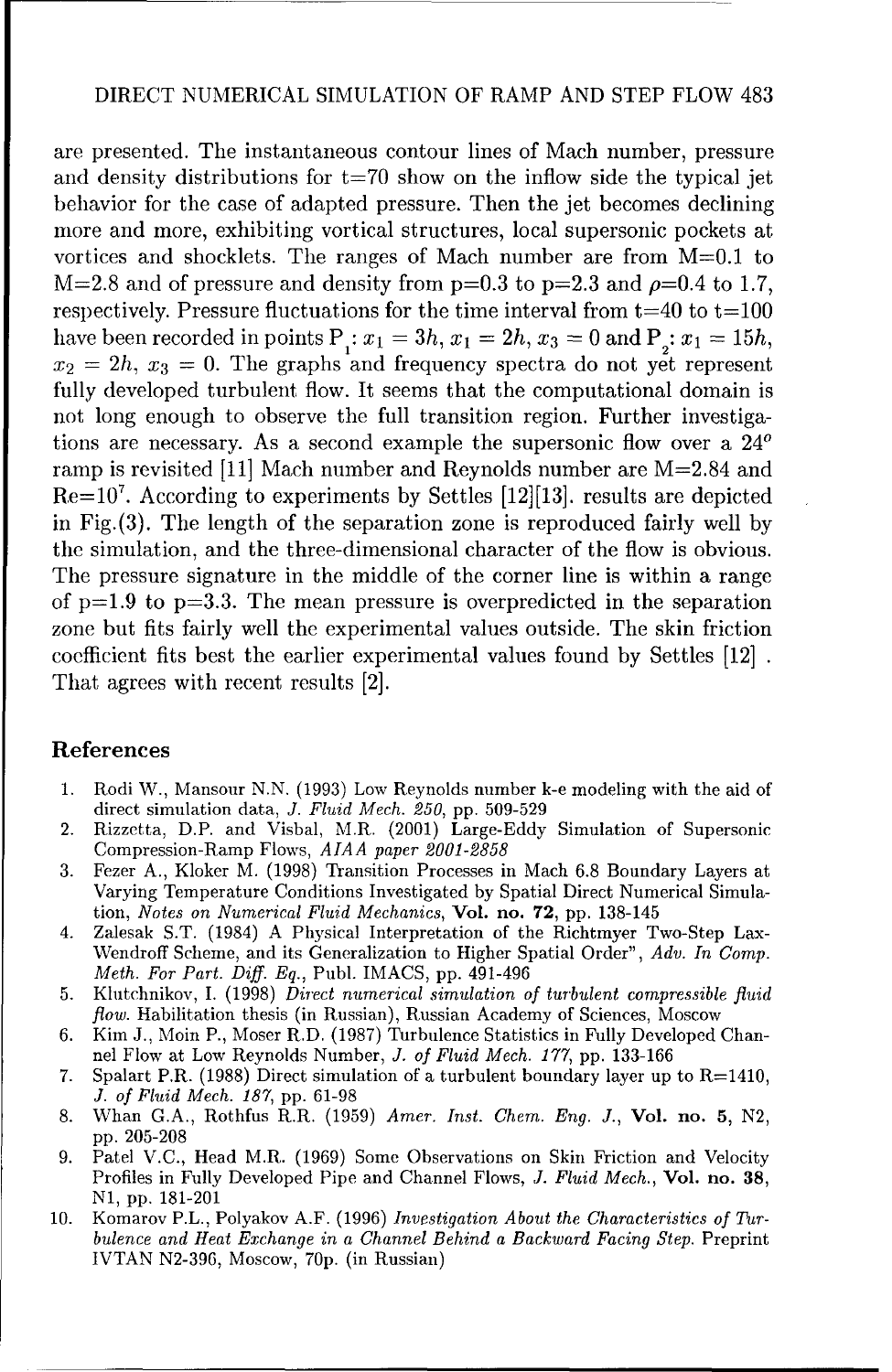#### 484 I. KLUTCHNIKOV AND J. BALLMANN

- 11. Klutchnikov I., Ballmann J. (2001) DNS of Turbulent Compresible Fluid Flow with a High Order Difference Method, AIAA paper 2001-2542
- 12. Settles G.S., Vas I.E., Bogdonoff S.M. (1976) Details of a Shock-Separated Turbulent Boundary Layer at a Compression Corner, *AIAA Journal,* Vol. 14, No. 12, pp. 1709-1715
- 13. Settles G.S., Dodson L.J. (1991) Hypersonic Shock/Boundary-Layer Interaction Database, AIAA paper 1991-1763

#### 4. Figures



*Figure 1.* Supersonic flow  $(M=1.5, Re=10<sup>4</sup>)$  through a channel with two backwards facing steps. Asymptotic convergence check of the instantaneous density field with increasing order, t=20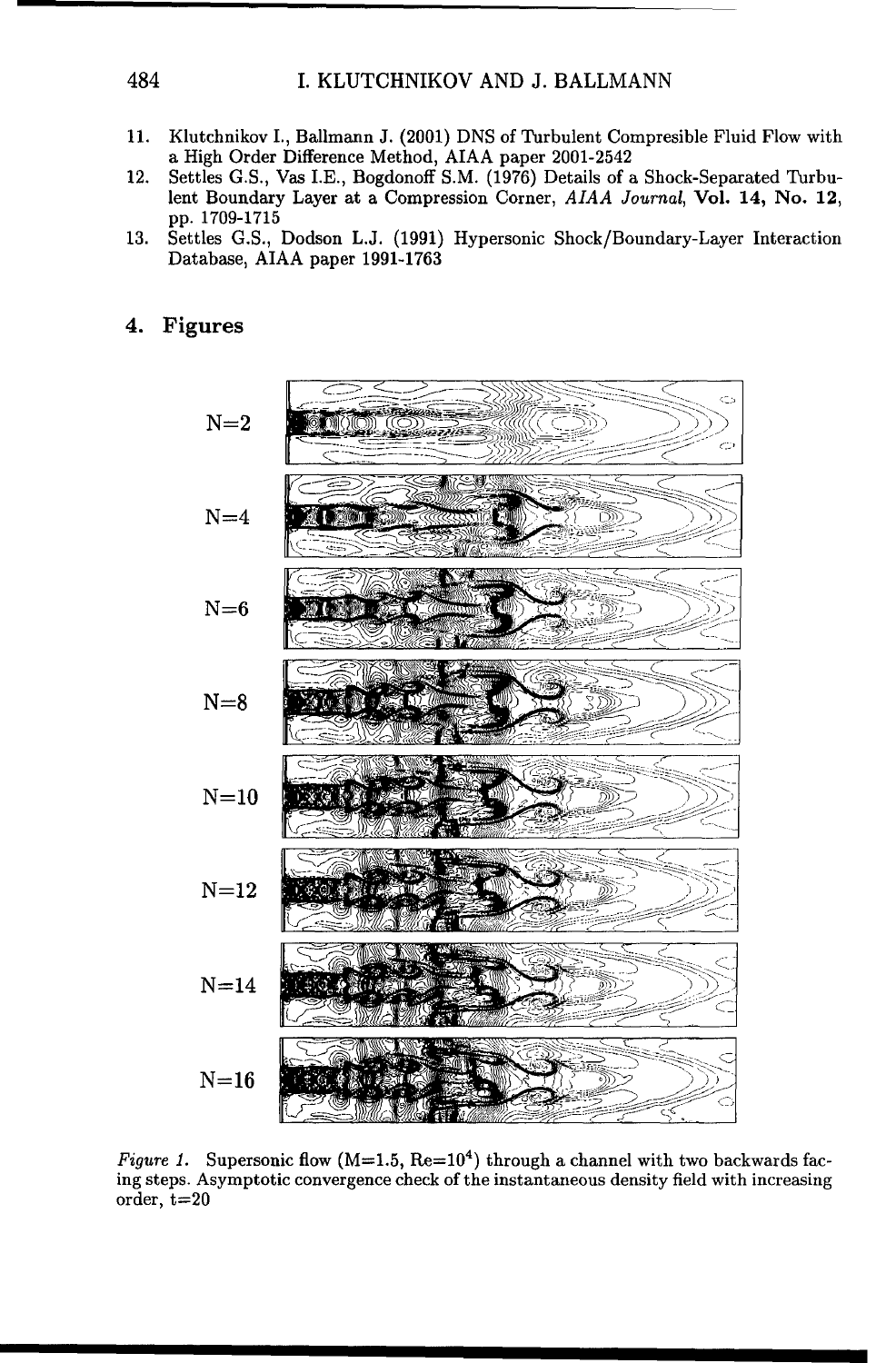#### DIRECT **NUMERICAL SIMULATION** OF RAMP **AND STEP** FLOW 485



*Figure 2.* Supersonic channel flow  $(M=1.5, Re=10^4)$  , instantaneous contours of Mach number, pressure and density for time t=70 and signatures of pressure over time from  $x_1 = 40$  to  $t=100$  in points  $P_1$ :  $x_1 = 3h$ ,  $x_2 = 2h$ ,  $x_3 = 0$  and  $P_2$ :  $x_1 = 15h$ ,  $x_2 = 2h$ ,  $x_3 = 0$ . Lower figures: respective Fourier spectra